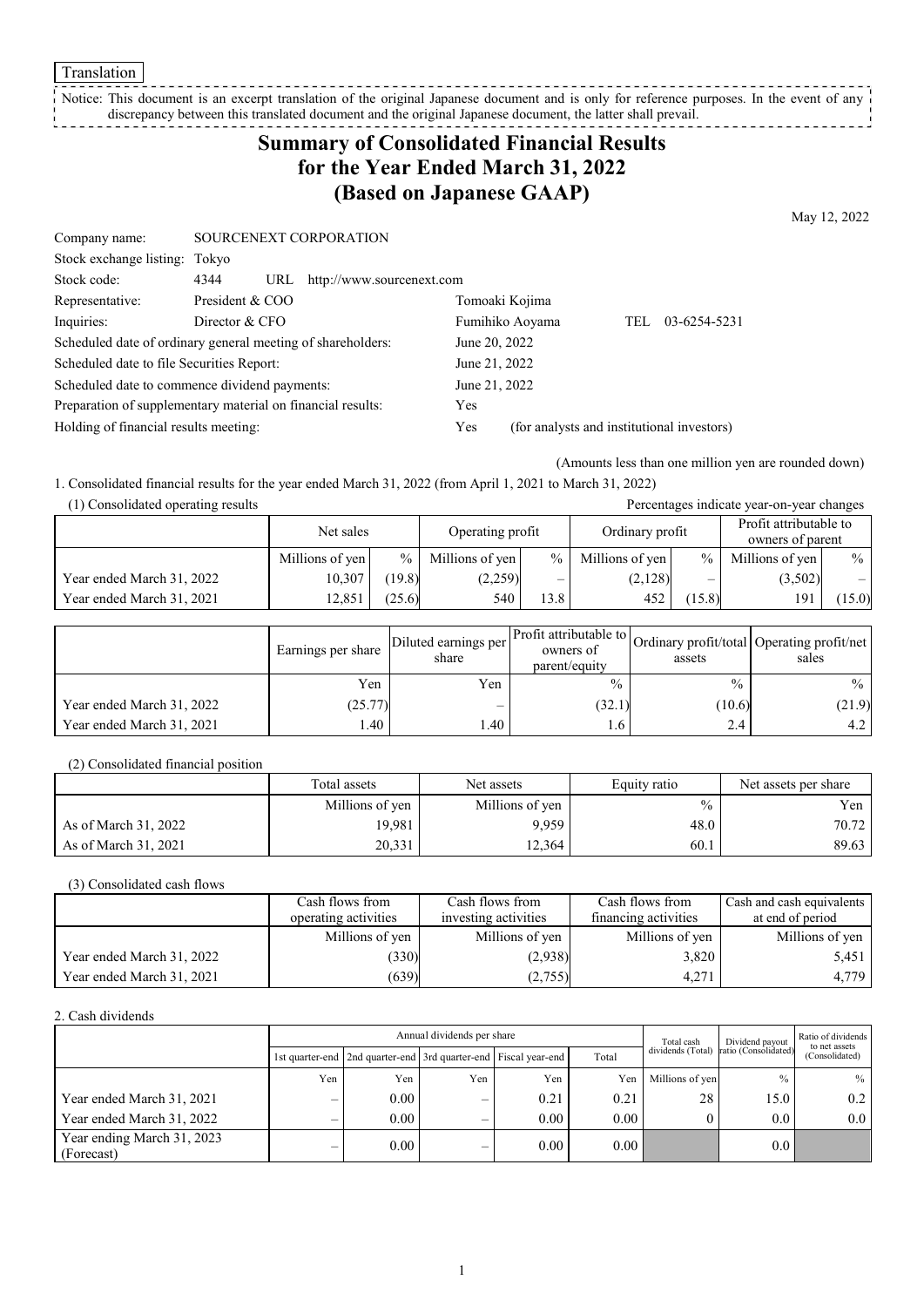3. Forecast of consolidated financial results for the year ending March 31, 2023 (from April 1, 2022 to March 31, 2023)

| Percentages indicate year-on-year changes |                 |      |                     |   |                   |   |                                            |               |                    |
|-------------------------------------------|-----------------|------|---------------------|---|-------------------|---|--------------------------------------------|---------------|--------------------|
|                                           | Net sales       |      | Operating profit    |   | Ordinary profit   |   | Profit attributable to<br>owners of parent |               | Earnings per share |
|                                           | Millions of yen |      | $%$ Millions of yen |   | % Millions of yen |   | $%$ Millions of yen                        | $\frac{0}{0}$ | Yen                |
| Six months ending<br>September 30, 2022   | 5.015           | 0.4  | (1,225)             | – | (1,275)           | - | (1,225)                                    | –             | (9.04)             |
| Full year                                 | 12,795          | 24.1 | (850)               | – | (945)             | — | (995)                                      | _             | (7.34)             |

Yes

#### 4. Notes

(1) Changes in significant subsidiaries during the year ended March 31, 2022

(changes in specified subsidiaries resulting in the change in scope of consolidation):

| (2) Changes in accounting policies, changes in accounting estimates, and restatement of prior period financial statements |            |
|---------------------------------------------------------------------------------------------------------------------------|------------|
| Changes in accounting policies due to revisions to accounting standards and other regulations:                            | <b>Yes</b> |
| Changes in accounting policies due to other reasons:                                                                      | No         |
| Changes in accounting estimates:                                                                                          | No         |
| Restatement of prior period financial statements:                                                                         | No         |

### (3) Number of issued shares (common shares)

Total number of issued shares at the end of the period (including treasury shares)

| As of March 31, 2022                               |  | 136,297,600 shares   As of March 31, 2021      | 136,256,800 shares |
|----------------------------------------------------|--|------------------------------------------------|--------------------|
| Number of treasury shares at the end of the period |  |                                                |                    |
| As of March 31, 2022                               |  | 800,024 shares   As of March 31, 2021          | 24 shares          |
| Average number of shares during the period         |  |                                                |                    |
| Year ended March 31, 2022                          |  | 135,943,327 shares   Year ended March 31, 2021 | 136,246,539 shares |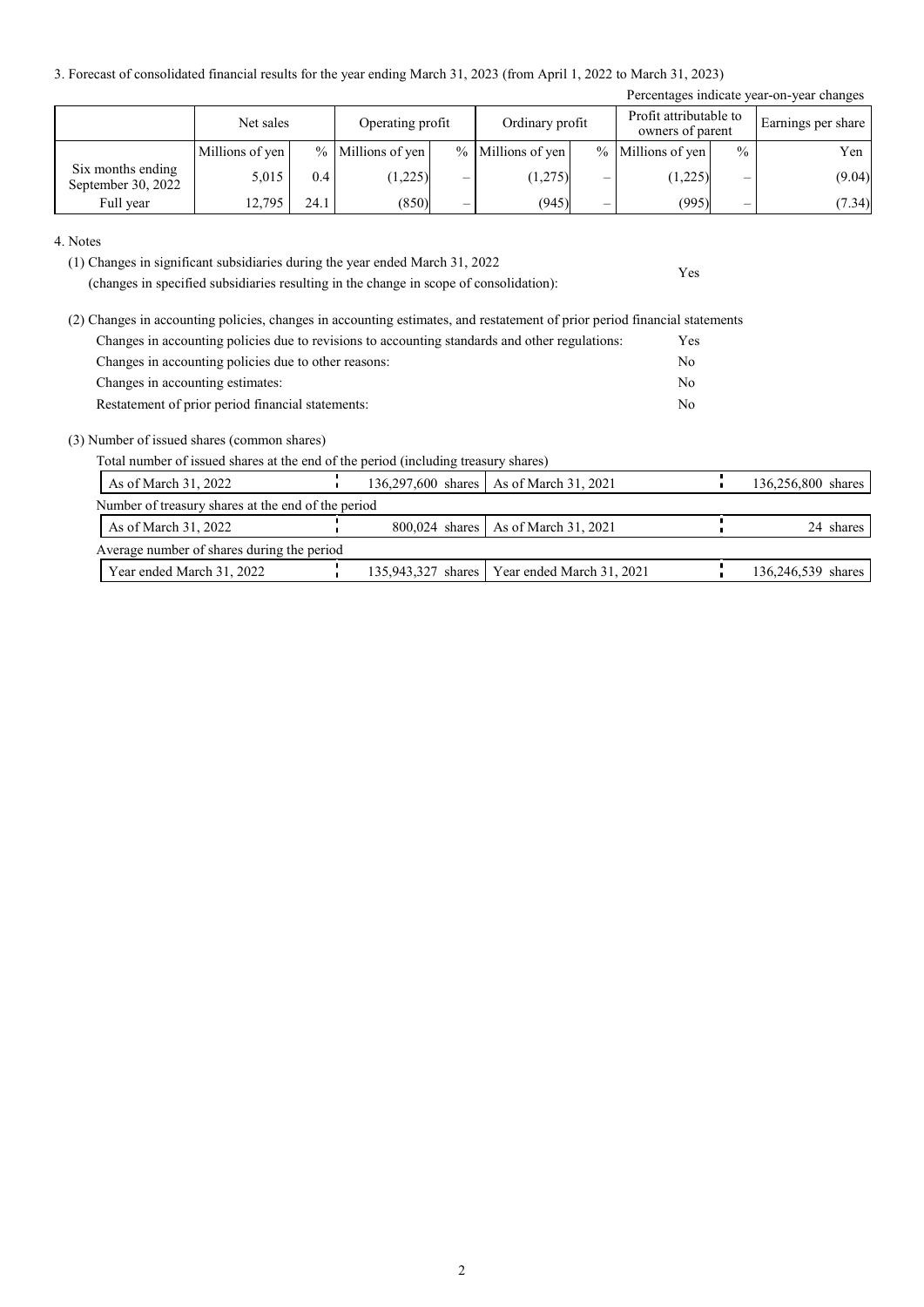# **Consolidated financial statements**

**Consolidated balance sheets**

|                                     |                      | (Thousands of yen)   |
|-------------------------------------|----------------------|----------------------|
|                                     | As of March 31, 2021 | As of March 31, 2022 |
| Assets                              |                      |                      |
| Current assets                      |                      |                      |
| Cash and deposits                   | 4,779,954            | 5,451,092            |
| Accounts receivable - trade         | 2,023,666            | 1,449,992            |
| Merchandise and finished goods      | 4,330,530            | 4,246,913            |
| Raw materials and supplies          | 162,184              | 114,632              |
| Advance payments to suppliers       | 1,086,338            | 1,090,203            |
| Income taxes refund receivable      | 295,454              | 28,155               |
| Other                               | 787,674              | 465,457              |
| Total current assets                | 13,465,804           | 12,846,446           |
| Non-current assets                  |                      |                      |
| Property, plant and equipment       |                      |                      |
| <b>Buildings</b>                    | 179,751              | 163,323              |
| Accumulated depreciation            | (142, 747)           | (133, 345)           |
| Buildings, net                      | 37,004               | 29,977               |
| Vehicles                            | 7,291                | 8,060                |
| Accumulated depreciation            | (6,635)              | (7,698)              |
| Vehicles, net                       | 655                  | 362                  |
| Tools, furniture and fixtures       | 209,285              | 220,557              |
| Accumulated depreciation            | (141, 851)           | (151, 379)           |
| Tools, furniture and fixtures, net  | 67,434               | 69,177               |
| Total property, plant and equipment | 105,094              | 99,517               |
| Intangible assets                   |                      |                      |
| Software                            | 1,427,821            | 1,293,786            |
| Goodwill                            | 154,062              | 14,425               |
| Contract based intangible assets    | 1,233,597            | 1,156,093            |
| Other                               | 115,311              | 551,570              |
| Total intangible assets             | 2,930,793            | 3,015,876            |
| Investments and other assets        |                      |                      |
| Investment securities               | 3,047,842            | 3,306,741            |
| Deferred tax assets                 | 604,625              | 535,605              |
| Other                               | 177,356              | 177,218              |
| Total investments and other assets  | 3,829,824            | 4,019,565            |
| Total non-current assets            | 6,865,712            | 7,134,959            |
| Total assets                        | 20,331,517           | 19,981,406           |
|                                     |                      |                      |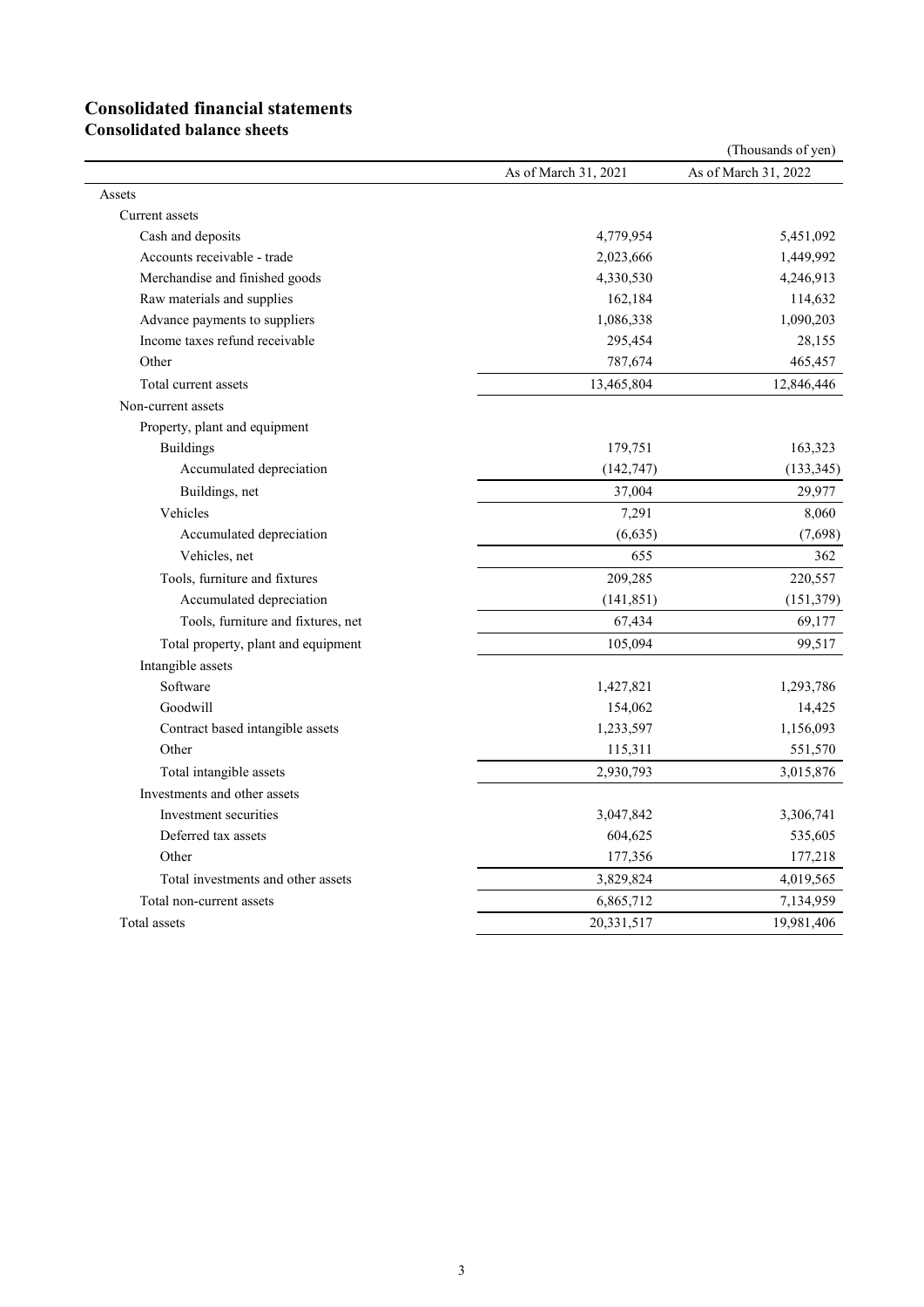|                                                       |                      | (Thousands of yen)   |
|-------------------------------------------------------|----------------------|----------------------|
|                                                       | As of March 31, 2021 | As of March 31, 2022 |
| Liabilities                                           |                      |                      |
| <b>Current</b> liabilities                            |                      |                      |
| Accounts payable - trade                              | 784,398              | 430,515              |
| Short-term borrowings                                 | 3,300,000            | 5,600,000            |
| Current portion of long-term borrowings               | 722,000              | 691,080              |
| Accounts payable - other                              | 741,953              | 774,939              |
| Income taxes payable                                  | 625                  | 23,418               |
| Unearned revenue                                      | 613,039              | 389,972              |
| Provision for bonuses                                 | 48,064               | 82,587               |
| Provision for sales returns                           | 91,889               |                      |
| Provision for point card certificates                 | 43,160               |                      |
| Other                                                 | 193,647              | 263,688              |
| Total current liabilities                             | 6,538,779            | 8,256,202            |
| Non-current liabilities                               |                      |                      |
| Long-term borrowings                                  | 1,296,000            | 1,649,900            |
| Long-term unearned revenue                            | 132,073              | 116,043              |
| Total non-current liabilities                         | 1,428,073            | 1,765,943            |
| <b>Total liabilities</b>                              | 7,966,852            | 10,022,145           |
| Net assets                                            |                      |                      |
| Shareholders' equity                                  |                      |                      |
| Share capital                                         | 3,690,436            | 3,695,284            |
| Capital surplus                                       | 4,270,463            | 5,509,249            |
| Retained earnings                                     | 4,191,998            | 413,880              |
| Treasury shares                                       | (3)                  | (163, 122)           |
| Total shareholders' equity                            | 12,152,894           | 9,455,292            |
| Accumulated other comprehensive income                |                      |                      |
| Valuation difference on available-for-sale securities | 41,403               | 61,232               |
| Foreign currency translation adjustment               | 18,569               | 66,515               |
| Total accumulated other comprehensive income          | 59,972               | 127,747              |
| Share acquisition rights                              | 151,797              | 200,159              |
| Non-controlling interests                             |                      | 176,061              |
| Total net assets                                      | 12,364,664           | 9,959,260            |
| Total liabilities and net assets                      | 20,331,517           | 19,981,406           |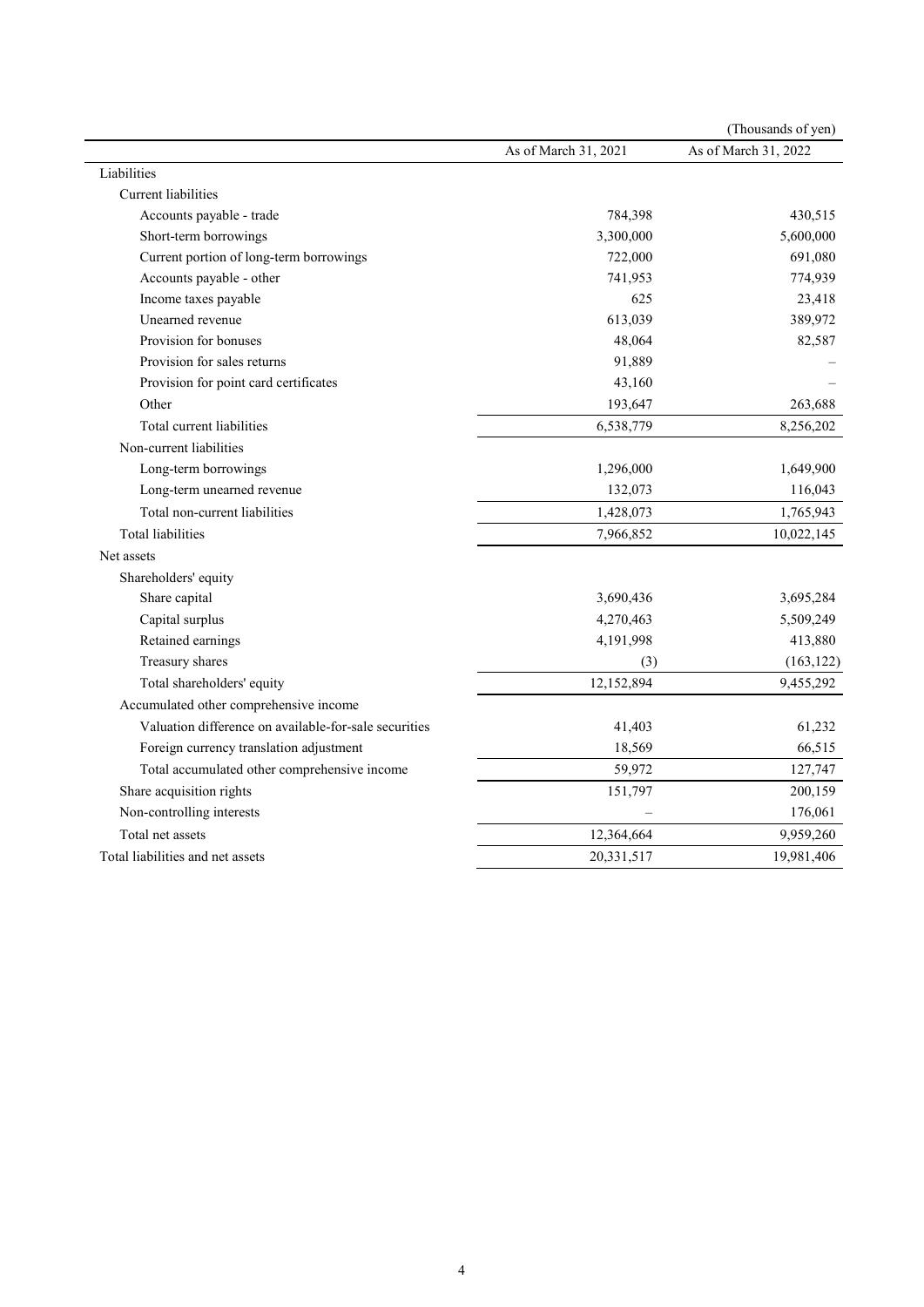|                                                             |                   | (Thousands of yen) |
|-------------------------------------------------------------|-------------------|--------------------|
|                                                             | Fiscal year ended | Fiscal year ended  |
|                                                             | March 31, 2021    | March 31, 2022     |
| Net sales                                                   | 12,851,060        | 10,307,741         |
| Cost of sales                                               | 5,479,211         | 5,677,287          |
| Gross profit                                                | 7,371,848         | 4,630,453          |
| Provision for sales returns                                 | 91,889            |                    |
| Reversal of provision for sales returns                     | 314,416           |                    |
| Gross profit - net                                          | 7,594,375         | 4,630,453          |
| Selling, general and administrative expenses                |                   |                    |
| Promotion expenses                                          | 722,692           | 403,379            |
| Salaries                                                    | 905,530           | 987,464            |
| Provision for bonuses                                       | 48,064            | 82,587             |
| Outsourcing expenses                                        | 2,058,806         | 2,107,271          |
| Advertising expenses                                        | 1,077,224         | 1,104,240          |
| Other                                                       | 2,241,795         | 2,205,175          |
| Total selling, general and administrative expenses          | 7,054,114         | 6,890,118          |
| Operating profit (loss)                                     | 540,260           | (2,259,664)        |
| Non-operating income                                        |                   |                    |
| Interest income                                             | 20,685            | 23,207             |
| Dividend income                                             | 740               | 87,690             |
| Foreign exchange gains                                      | 2,079             | 155,569            |
| Gain on investments in silent partnerships                  |                   | 29,149             |
| Other                                                       | 2,788             | 8,610              |
| Total non-operating income                                  | 26,293            | 304,227            |
| Non-operating expenses                                      |                   |                    |
| Interest expenses                                           | 8,817             | 21,060             |
| Share of loss of entities accounted for using equity method | 86,908            | 111,234            |
| Share issuance costs                                        |                   | 27,360             |
| Loss on investments in silent partnerships                  | 17,818            |                    |
| Other                                                       | 199               | 12,970             |
| Total non-operating expenses                                | 113,743           | 172,624            |
| Ordinary profit (loss)                                      | 452,810           | (2,128,061)        |
| Extraordinary income                                        |                   |                    |
| Gain on reversal of share acquisition rights                | 625               | 1,005              |
| Total extraordinary income                                  | 625               | 1,005              |
| <b>Extraordinary losses</b>                                 |                   |                    |
| Loss on valuation of investment securities                  |                   | 1,203,866          |
| Business restructuring expenses                             | 35,274            |                    |
| Total extraordinary losses                                  | 35,274            | 1,203,866          |
|                                                             |                   |                    |
| Profit (loss) before income taxes                           | 418,161           | (3,330,921)        |
| Income taxes - current                                      | 8,820             | 2,785              |
| Income taxes - refund                                       | (16,987)          |                    |
| Income taxes - deferred                                     | 235,226           | 169,131            |
| Total income taxes                                          | 227,059           | 171,916            |
| Profit (loss)                                               | 191,101           | (3,502,838)        |
| Profit (loss) attributable to owners of parent              | 191,101           | (3,502,838)        |

# **Consolidated statements of income and consolidated statements of comprehensive income Consolidated statements of income**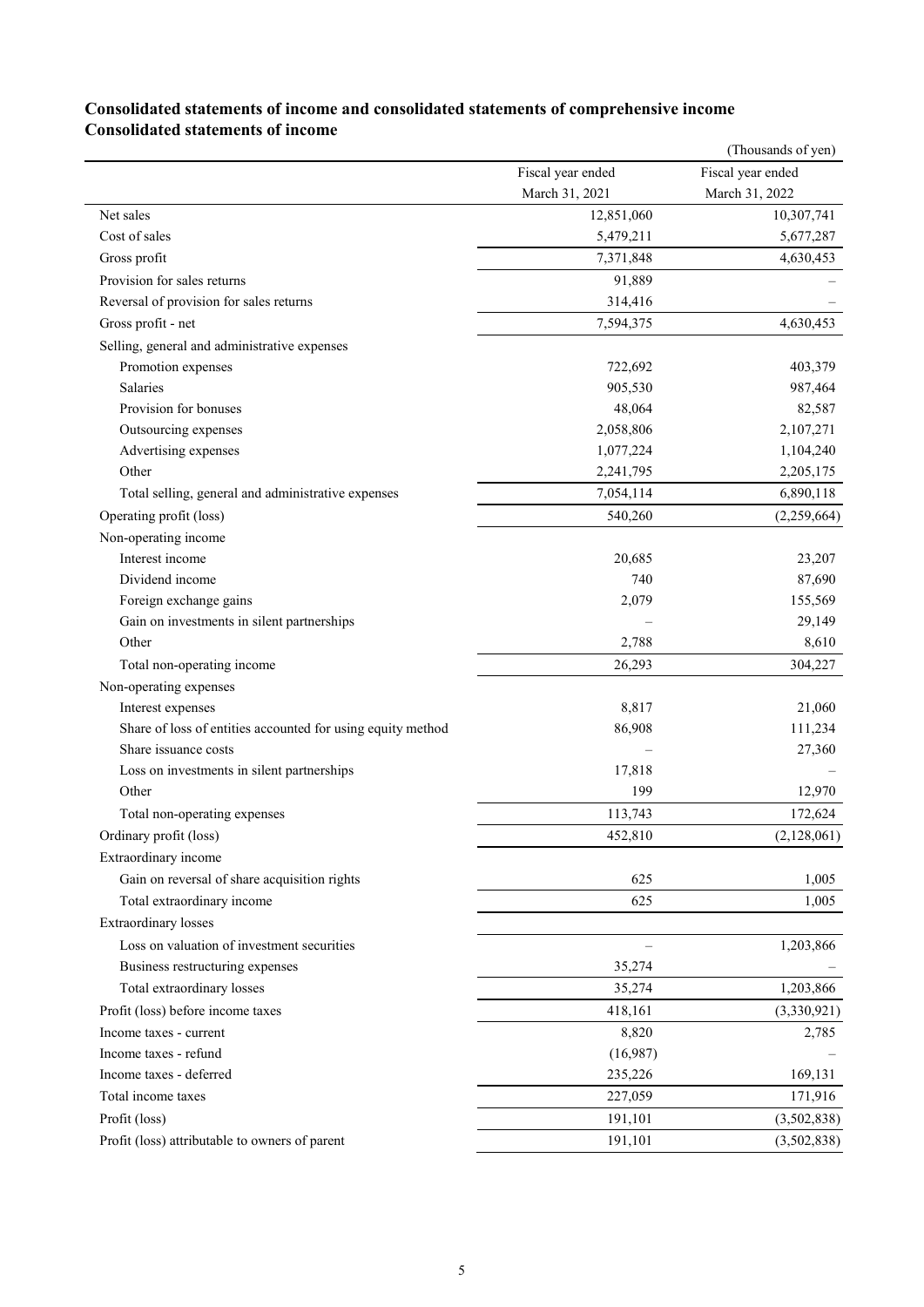# **Consolidated statements of comprehensive income**

| <u> 0110011 annou dencemento 01 compi encido , e medin</u> |                   |                    |
|------------------------------------------------------------|-------------------|--------------------|
|                                                            |                   | (Thousands of yen) |
|                                                            | Fiscal year ended | Fiscal year ended  |
|                                                            | March 31, 2021    | March 31, 2022     |
| Profit                                                     | 191,101           | (3,502,838)        |
| Other comprehensive income                                 |                   |                    |
| Valuation difference on available-for-sale securities      | 45,732            | 19,828             |
| Foreign currency translation adjustment                    | 33,359            | 47,945             |
| Total other comprehensive income                           | 79,091            | 67,774             |
| Comprehensive income                                       | 270,193           | (3,435,064)        |
| Comprehensive income attributable to                       |                   |                    |
| Comprehensive income attributable to owners of parent      | 270,193           | (3,435,064)        |
| Comprehensive income attributable to non-controlling       |                   |                    |
| interests                                                  |                   |                    |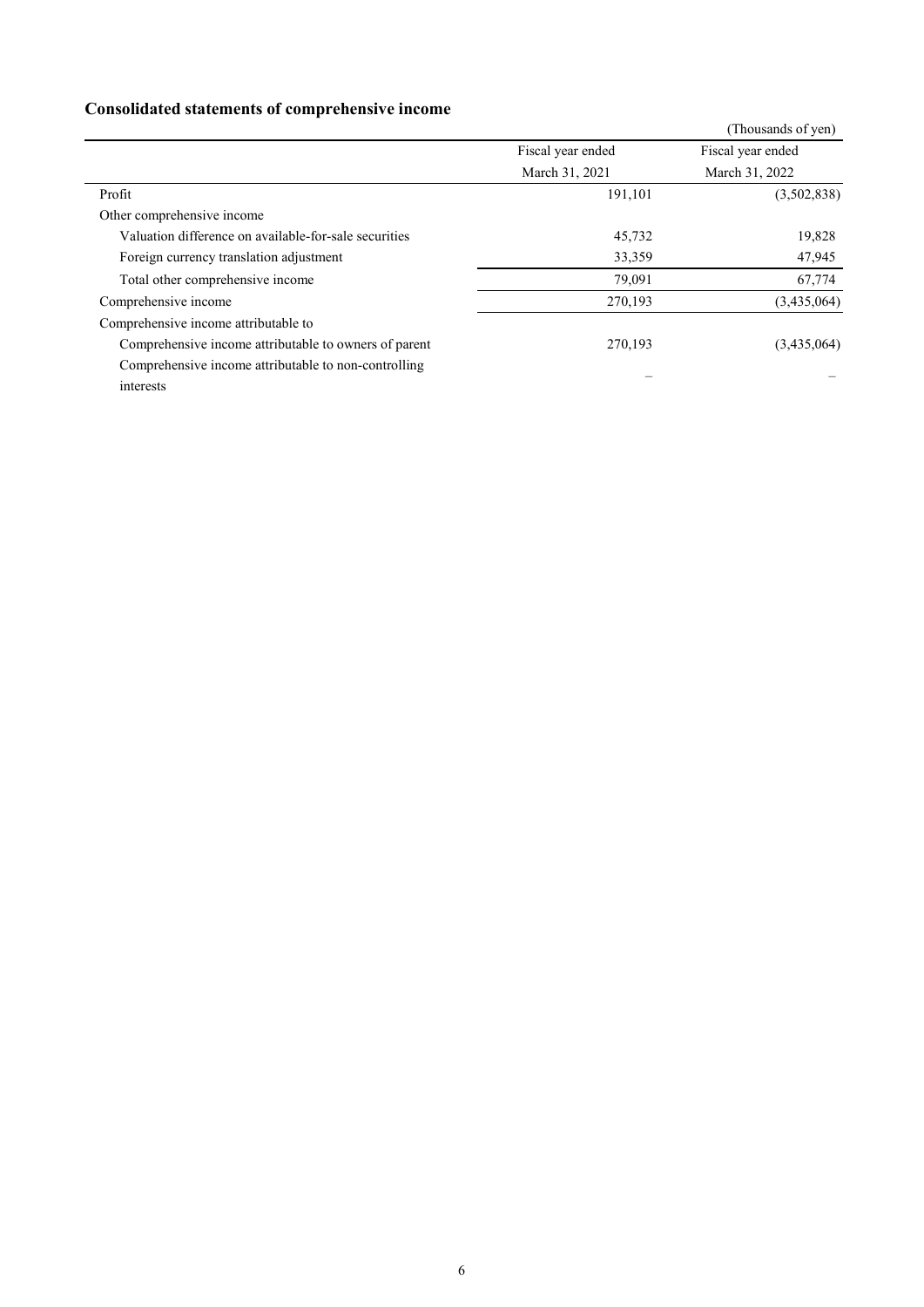### **Consolidated statements of changes in equity**

Fiscal year ended March 31, 2021

(Thousands of yen)

|                                                                  | Shareholders' equity |                 |                   |                 |                               |  |
|------------------------------------------------------------------|----------------------|-----------------|-------------------|-----------------|-------------------------------|--|
|                                                                  | Share capital        | Capital surplus | Retained earnings | Treasury shares | Total shareholders'<br>equity |  |
| Balance at beginning of period                                   | 3,688,593            | 4,268,620       | 4,034,956         | (3)             | 11,992,168                    |  |
| Changes during period                                            |                      |                 |                   |                 |                               |  |
| Issuance of new shares - exercise of<br>share acquisition rights | 1,842                | 1,842           |                   |                 | 3,684                         |  |
| Dividends of surplus                                             |                      |                 | (34,060)          |                 | (34,060)                      |  |
| Profit attributable to owners of parent                          |                      |                 | 191,101           |                 | 191,101                       |  |
| Net changes in items other than<br>shareholders' equity          |                      |                 |                   |                 |                               |  |
| Total changes during period                                      | 1,842                | 1,842           | 157,041           |                 | 160,726                       |  |
| Balance at end of period                                         | 3,690,436            | 4,270,463       | 4,191,998         | (3)             | 12,152,894                    |  |

|                                                                  | Accumulated other comprehensive income        |                                 |                                          |                             |                  |
|------------------------------------------------------------------|-----------------------------------------------|---------------------------------|------------------------------------------|-----------------------------|------------------|
|                                                                  | Valuation difference<br>on available-for-sale | Foreign currency<br>translation | Total accumulated<br>other comprehensive | Share acquisition<br>rights | Total net assets |
|                                                                  | securities                                    | adjustment                      | income                                   |                             |                  |
| Balance at beginning of period                                   | (4,329)                                       | (14,789)                        | (19,118)                                 | 118,739                     | 12,091,788       |
| Changes during period                                            |                                               |                                 |                                          |                             |                  |
| Issuance of new shares - exercise of<br>share acquisition rights |                                               |                                 | $\overline{\phantom{0}}$                 |                             | 3,684            |
| Dividends of surplus                                             |                                               |                                 | $\overline{\phantom{m}}$                 |                             | (34,060)         |
| Profit attributable to owners of parent                          |                                               |                                 |                                          |                             | 191,101          |
| Net changes in items other than<br>shareholders' equity          | 45,732                                        | 33,359                          | 79,091                                   | 33,058                      | 112,149          |
| Total changes during period                                      | 45,732                                        | 33,359                          | 79,091                                   | 33,058                      | 272,875          |
| Balance at end of period                                         | 41,403                                        | 18,569                          | 59,972                                   | 151,797                     | 12,364,664       |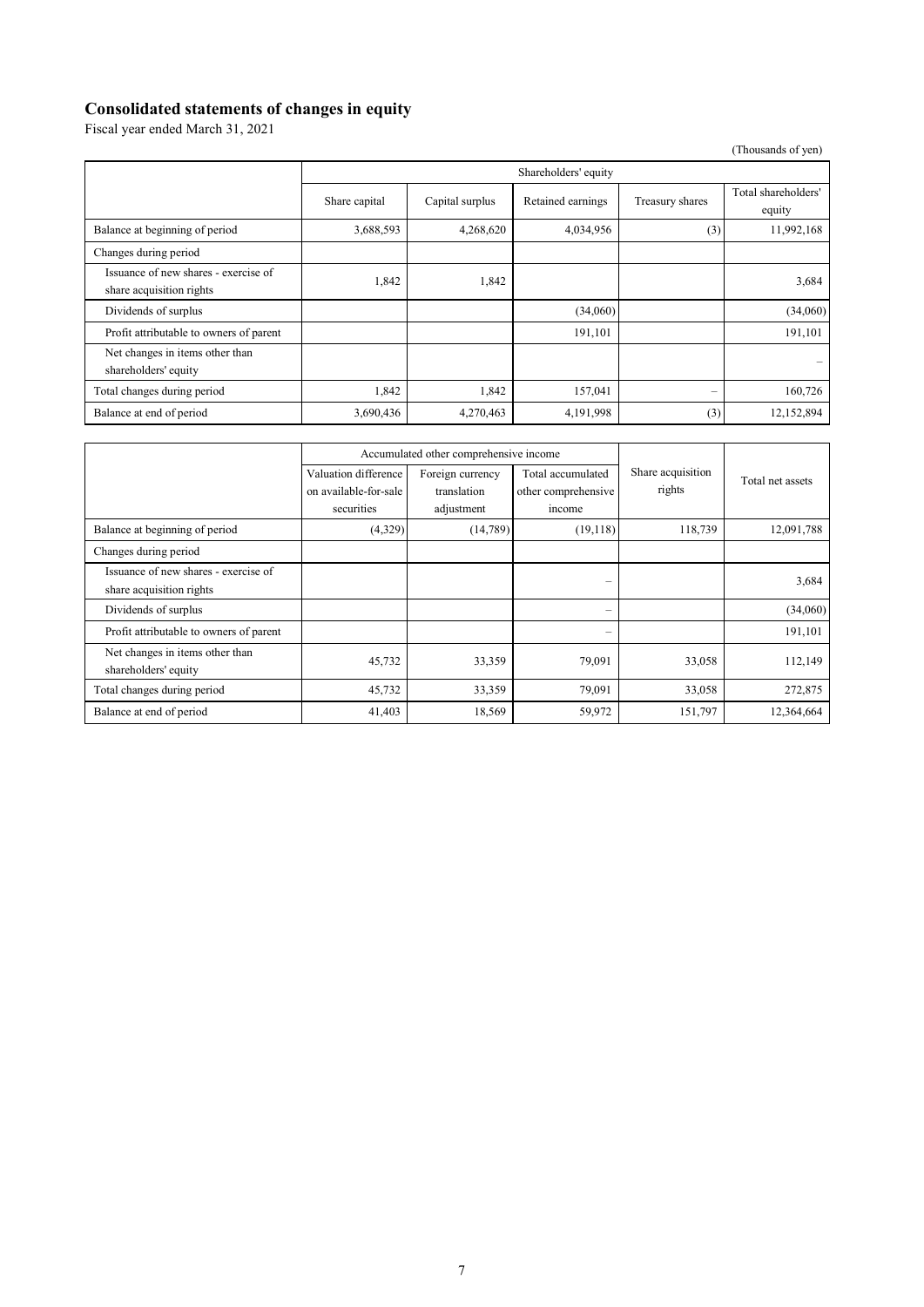## Fiscal year ended March 31, 2022

(Thousands of yen)

|                                                                                                 | Shareholders' equity |                 |                   |                 |                               |  |
|-------------------------------------------------------------------------------------------------|----------------------|-----------------|-------------------|-----------------|-------------------------------|--|
|                                                                                                 | Share capital        | Capital surplus | Retained earnings | Treasury shares | Total shareholders'<br>equity |  |
| Balance at beginning of period                                                                  | 3,690,436            | 4,270,463       | 4,191,998         | (3)             | 12,152,894                    |  |
| Cumulative effects of changes in<br>accounting policies                                         |                      |                 | (246, 664)        |                 | (246, 664)                    |  |
| <b>Restated balance</b>                                                                         | 3,690,436            | 4,270,463       | 3,945,333         | (3)             | 11,906,229                    |  |
| Changes during period                                                                           |                      |                 |                   |                 |                               |  |
| Issuance of new shares - exercise of<br>share acquisition rights                                | 4,848                | 4,848           |                   |                 | 9,696                         |  |
| Dividends of surplus                                                                            |                      |                 | (28, 613)         |                 | (28, 613)                     |  |
| Profit attributable to owners of parent                                                         |                      |                 | (3,502,838)       |                 | (3,502,838)                   |  |
| Purchase of treasury shares                                                                     |                      |                 |                   | (163, 118)      | (163, 118)                    |  |
| Change in ownership interest of parent<br>due to transactions with non-controlling<br>interests |                      | 1,233,938       |                   |                 | 1,233,938                     |  |
| Net changes in items other than<br>shareholders' equity                                         |                      |                 |                   |                 |                               |  |
| Total changes during period                                                                     | 4,848                | 1,238,786       | (3,531,452)       | (163, 118)      | (2,450,937)                   |  |
| Balance at end of period                                                                        | 3,695,284            | 5,509,249       | 413,880           | (163, 122)      | 9,455,292                     |  |

|                                                                                                 | Accumulated other comprehensive income                         |                                               |                                                          |                             |                              |                  |
|-------------------------------------------------------------------------------------------------|----------------------------------------------------------------|-----------------------------------------------|----------------------------------------------------------|-----------------------------|------------------------------|------------------|
|                                                                                                 | Valuation<br>difference on<br>available-for-sale<br>securities | Foreign currency<br>translation<br>adjustment | Total<br>accumulated<br>other<br>comprehensive<br>income | Share acquisition<br>rights | Non-controlling<br>interests | Total net assets |
| Balance at beginning of period                                                                  | 41,403                                                         | 18,569                                        | 59,972                                                   | 151,797                     |                              | 12,364,664       |
| Cumulative effects of changes in<br>accounting policies                                         |                                                                |                                               |                                                          |                             |                              | (246, 664)       |
| Restated balance                                                                                | 41,403                                                         | 18,569                                        | 59,972                                                   | 151,797                     |                              | 12,117,999       |
| Changes during period                                                                           |                                                                |                                               |                                                          |                             |                              |                  |
| Issuance of new shares - exercise of<br>share acquisition rights                                |                                                                |                                               |                                                          |                             |                              | 9,696            |
| Dividends of surplus                                                                            |                                                                |                                               |                                                          |                             |                              | (28,613)         |
| Profit attributable to owners of parent                                                         |                                                                |                                               |                                                          |                             |                              | (3,502,838)      |
| Purchase of treasury shares                                                                     |                                                                |                                               |                                                          |                             |                              | (163, 118)       |
| Change in ownership interest of parent<br>due to transactions with non-controlling<br>interests |                                                                |                                               |                                                          |                             |                              | 1,233,938        |
| Net changes in items other than<br>shareholders' equity                                         | 19,828                                                         | 47,945                                        | 67,774                                                   | 48,362                      | 176,061                      | 292,198          |
| Total changes during period                                                                     | 19,828                                                         | 47,945                                        | 67,774                                                   | 48,362                      | 176,061                      | (2,158,738)      |
| Balance at end of period                                                                        | 61,232                                                         | 66,515                                        | 127,747                                                  | 200,159                     | 176,061                      | 9,959,260        |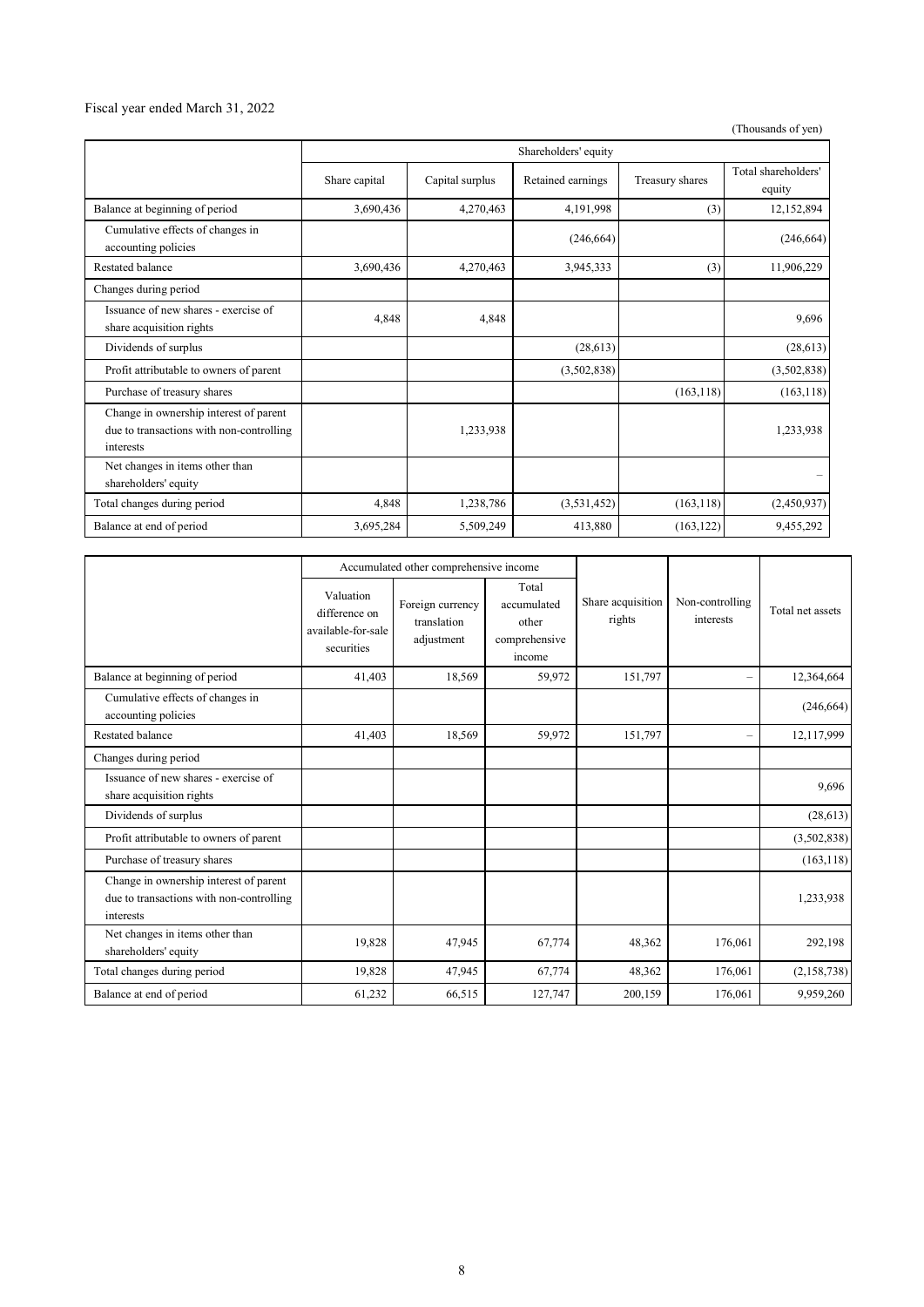## **Consolidated statements of cash flows**

|                                                                         |                   | (Thousands of yen) |
|-------------------------------------------------------------------------|-------------------|--------------------|
|                                                                         | Fiscal year ended | Fiscal year ended  |
|                                                                         | March 31, 2021    | March 31, 2022     |
| Cash flows from operating activities                                    |                   |                    |
| Profit (loss) before income taxes                                       | 418,161           | (3,330,921)        |
| Depreciation                                                            | 412,975           | 409,091            |
| Amortization of software                                                | 517,429           | 695,983            |
| Amortization of goodwill                                                | 139,637           | 139,637            |
| Share-based payment expenses                                            | 34,877            | 52,505             |
| Amortization of tademark right                                          | 24,320            | 4,803              |
| Increase (decrease) in provision for bonuses                            | 22,472            | 28,621             |
| Interest and dividend income                                            | (21, 425)         | (110, 897)         |
| Interest expenses                                                       | 8,817             | 21,060             |
| Share of loss (profit) of entities accounted for using equity<br>method | 86,908            | 111,234            |
| Share issuance costs                                                    |                   | 27,360             |
| Gain on reversal of share acquisition rights                            | (625)             | (1,005)            |
| Loss (gain) on valuation of investment securities                       |                   | 1,203,866          |
| Business restructuring expenses                                         | 35,274            |                    |
| Decrease (increase) in trade receivables                                | 339,311           | 578,726            |
| Decrease (increase) in inventories                                      | (1,270,963)       | 156,180            |
| Decrease (increase) in advance payments to suppliers                    | 470,392           | (3,864)            |
| Increase (decrease) in trade payables                                   | 363,427           | (353, 858)         |
| Increase (decrease) in accounts payable - other                         | (2, 413)          | 135,015            |
| Increase (decrease) in unearned revenue                                 | (546, 359)        | (223,066)          |
| Increase (decrease) in long-term unearned revenue                       | (227, 329)        | (16,030)           |
| Increase/decrease in consumption taxes payable/consumption              |                   |                    |
| taxes refund receivable                                                 | (497,904)         | 230,718            |
| Other, net                                                              | (333, 282)        | (427, 693)         |
| Subtotal                                                                | (26, 298)         | (672, 535)         |
| Interest and dividends received                                         | 26,176            | 84,100             |
| Interest paid                                                           | (10, 383)         | (23, 363)          |
| Income taxes paid                                                       | (628, 911)        | (18,083)           |
| Income taxes refund                                                     | ÷                 | 299,007            |
| Net cash provided by (used in) operating activities                     | (639, 416)        | (330, 875)         |
| Cash flows from investing activities                                    |                   |                    |
| Purchase of property, plant and equipment                               | (16, 347)         | (60, 933)          |
| Purchase of software                                                    | (1,046,552)       | (1,383,951)        |
| Purchase of other intangible assets                                     | (12,220)          |                    |
| Purchase of investment securities                                       | (1,680,090)       | (1,493,181)        |
| Net cash provided by (used in) investing activities                     | (2,755,211)       | (2,938,066)        |